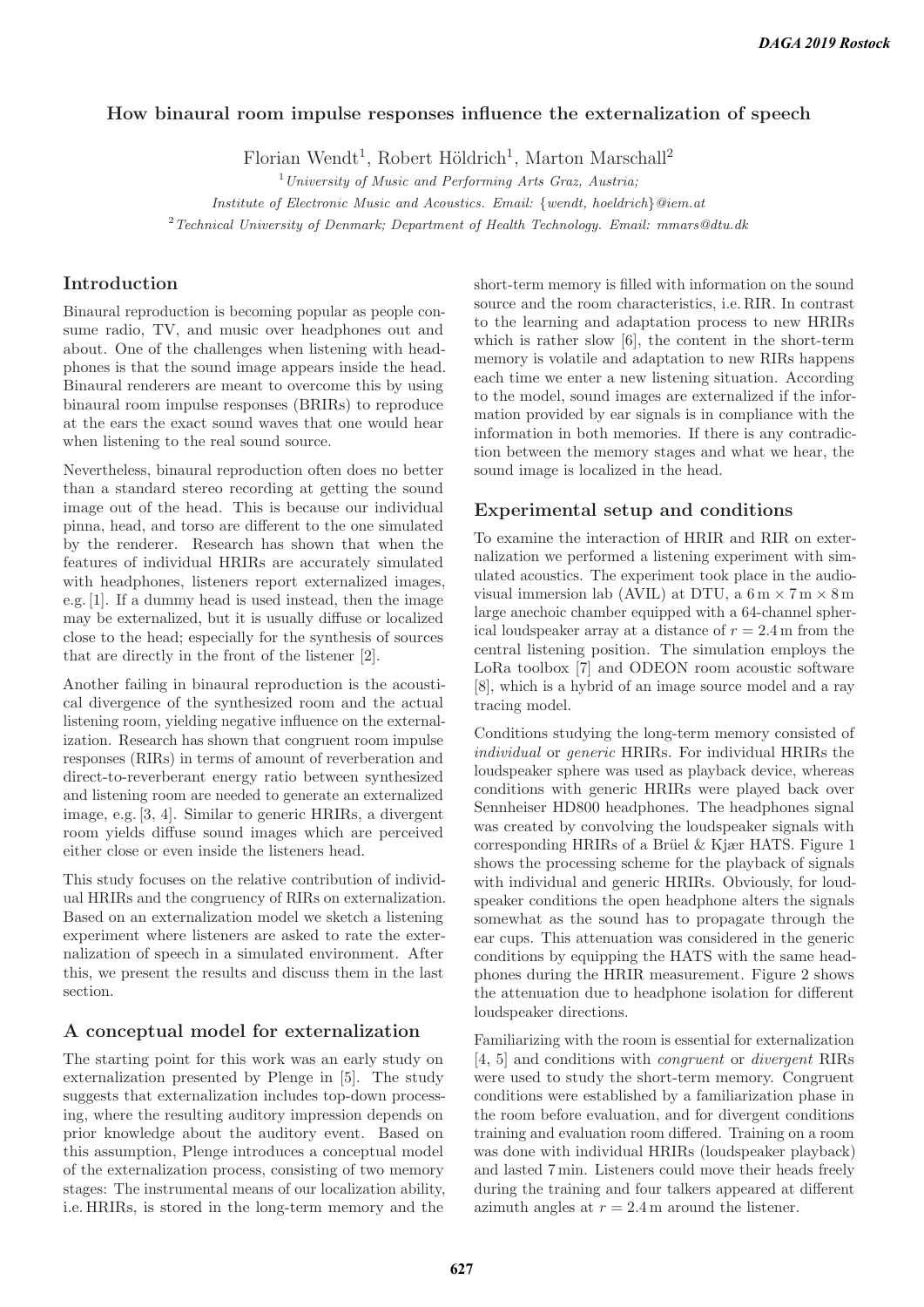

Figure 1: Processing scheme for individual and generic HRIRs. The room acoustics is simulated with LoRA and ODEON for the given 64 channel loudspeaker sphere. Individual HRIRs are tested using loudspeaker playback. Generic HRIRs are tested using open headphones. The headphones signal is created by convolving the loudspeaker signals with corresponding HRIR measurements of a dummy head with headphones on (grey).



**Figure 2:** Measured attenuation of the external sound vs. frequency of the Sennheiser HD800 headphone for two horizontal directions at azimuth  $\theta$  and the mean attenuation over all 64 loudspeaker directions. Magnitudes are third-octave smoothed and normalized to 1 kHz.

After training, listeners were instructed to face the loudspeaker directly in front of them and rate the degree of externalization of the condition under test. The condition consisted of a 2.5 s-long unknown speech sample, simulated at the position of the frontal loudspeaker. Ratings were input using a computer keyboard with a rating scale similar to that in [1]:

- 0 The source is in my head.
- 1 The source is not well externalized. It is at my ear, or at my skull.
- 2 The source is externalized. It is either before or behind the loudspeaker.
- 3 The source is well externalized, compact, and located at the loudspeaker.

Conditions could be either with individual or generic HRIRs (loudspeaker or headphone playback) and with congruent or divergent RIRs (trained on congruent or divergent room). During evaluation, the position of the listeners head was tracked using an OptiTrack system.

**Table 1:** Description and characteristics of the simulated rooms as used in the experiment.

| room | $T_{60}$ | DRR                                                                             |                                                                                                            | size in m description |
|------|----------|---------------------------------------------------------------------------------|------------------------------------------------------------------------------------------------------------|-----------------------|
|      |          | $R0$ $0.0$ s $\infty$ dB<br>$R1 \quad 0.5 \,\mathrm{s} \quad 7.5 \,\mathrm{dB}$ | $9.5 \times 7.6 \times 3.0$ classroom<br>$R2 \quad 1.2$ s $2.8$ dB $14.2 \times 9.0 \times 5.5$ auditorium | free field            |

The playback of the condition under test started automatically when the listener was looking at the frontal direction and visual feedback was given whenever the direction deviated more than 2◦.

Three different room simulations were studied, cf. Table 1. All listeners started with the training on R0. Conditions rated after this training were the congruent condition (simulated with R0 and denoted as R0/0) and a divergent condition simulated with  $R1$  (denoted as  $R1/0$ ). Both conditions were tested four times, with individual/generic HRIRs and with two repetitions. After each rating of a condition, the training on room R0 was continued for another 10 s before the next condition was tested. In this way the information in the short-term memory is maintained.

Then room  $R1$  was trained and conditions  $R0/1$ ,  $R1/1$ , and R2/1 were tested similarly. Lastly, room R2 was trained and conditions  $R1/2$  and  $R2/2$  were tested. This sequence of training was the same for all listeners, whereas the conditions presented after each training were an individual random permutation yielding  $(2 + 3 + 2)$  conditions  $\times$ 2 HRIRs  $\times$ 2 repetitions = 28 rating tasks for each listener.

Seven listeners (3 female and 4 male, age 28-45 years) participated in the experiment including one of the authors. Except for the author, none of them was experienced in terms of binaural perceptual experiments.

### **Experimental results**

The results are given in Figure 3 as median values by filled symbols for individual HRIRs and open symbols for the generic HRIRs with corresponding 95% confidence intervals. Conditions are grouped according to the training room.

As might be expected, externalization ratings for congruent conditions  $R0/0$ ,  $R1/1$ , and  $R2/2$  with individual HRIRs are the highest. Generic HRIRs on the other hand are rated lower.

A statistical analysis reveals the rated room to be a significant parameter (Friedman test  $p < 0.01$ ) for generic HRIRs and by increasing the reverberation time  $T_{60}$  (and therefore decreasing the direct-to-reverberant energy ratio DRR), the difference between generic and individual HRIRs diminishes. For  $R1/1$  and  $R2/2$  no significance between individual and generic HRIR is obtained  $(p > 0.3)$ . The significance of the rated room applies also for divergent conditions and ratings of R0/1 are significantly lower then those of  $R1/0$ ,  $R1/2$ , and  $R2/1$  (Wilcoxon rank sum test  $p \ll 0.01$ ).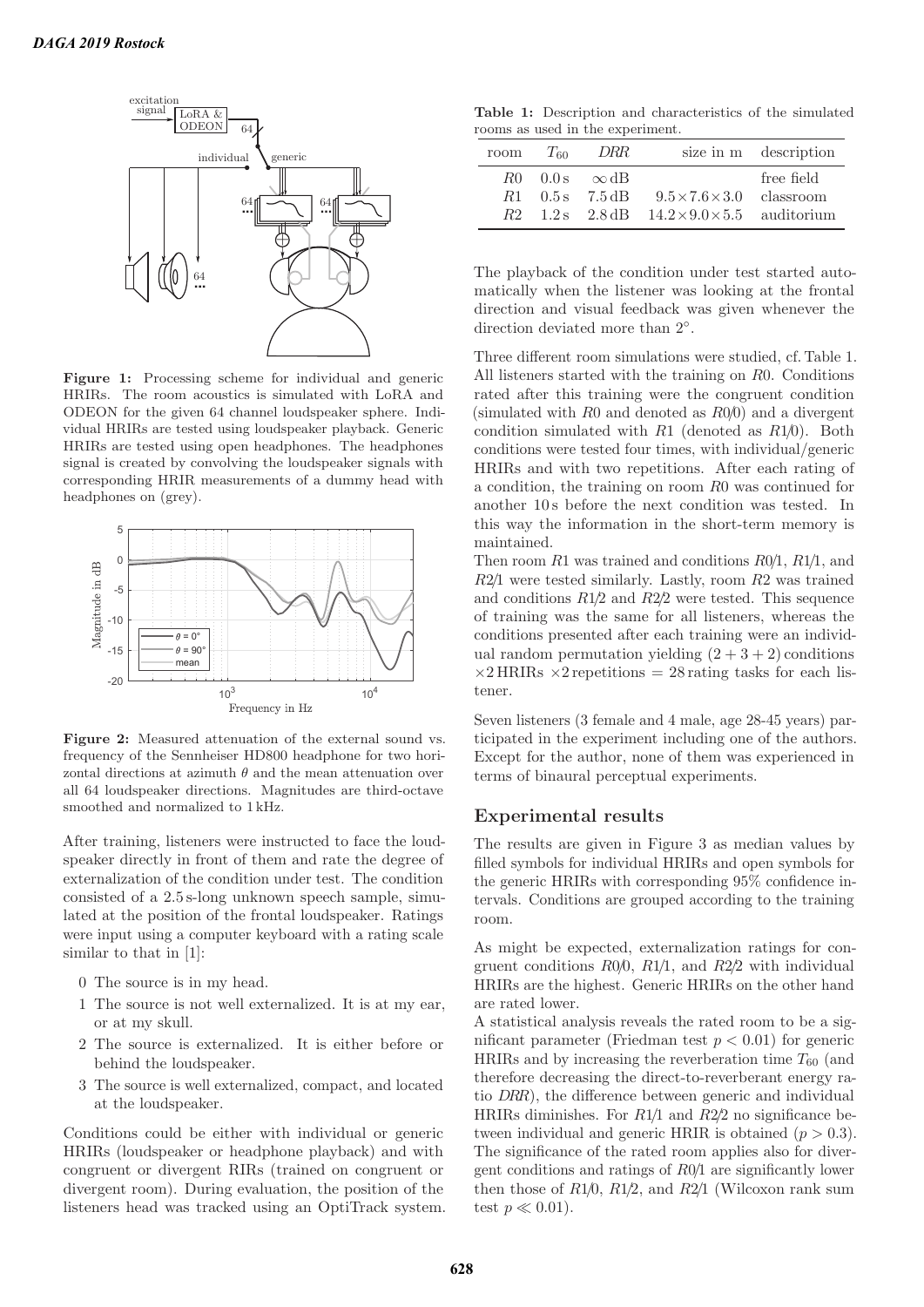

**Figure 3:** Medians and 95% confidence intervals of the externalization rating for different room simulations after training. Playback employed loudspeakers (individual HRIRs) and headphones (generic HRIRs) and significant differences ( $p < 0.01$ ) are marked with an asterisk.

**Table 2:** Response frequency in % for well externalized percepts (rating 3) of tested conditions with individual and generic HRIRs.

|              |      | cond. $R0/0$ $R0/1$   $R1/0$ $R1/1$ $R1/2$   $R2/1$ $R2/1$ |  |                 |  |
|--------------|------|------------------------------------------------------------|--|-----------------|--|
| gen.<br>ind. | - 50 | 7 0 7 43 21 0 36                                           |  | 7 29 64 43 7 57 |  |

The influence of the training with individual HRIRs can be seen by comparing congruent and divergent conditions of the same room. Considering room R0, the congruent condition  $R0/0$  with individual HRIRs is rated significantly higher then the divergent condition  $R0/1$  ( $p_{\text{ind}} = 0.04$ ). For generic HRIRs, on the other hand the training does not yield any improvement and externalization remains poor. Similarly, for room R2 the externalization of R2/1 significantly improves after training  $(R2/2)$  with individual HRIRs  $(p_{\text{ind}} = 0.01)$ , although the ratings are generally higher compared to R0. And even with generic HRIRs a weak improvement of externalization is seen  $(p_{gen} = 0.08)$ . Surprisingly, for room  $R1$  the training is not a significant factor and does not yield any improvement  $(R1/\langle 0, 2 \rangle \text{ vs. } R1/\mathbf{1});$  neither for the individual nor for generic HRIRs ( $p \geq 0.15$ ). If we consider the response frequency of highest ratings, listed in Table 2 and grouped according the rated room, we see that conditions  $R1/\langle . \rangle$ achieved higher percentages compared to conditions  $R0/\langle . \rangle$ and  $R2/\langle\cdot\rangle$ , especially for divergent conditions with individual HRIRs.

### **Conclusion and Outlook**

The influence of BRIRs on the externalization of speech was considered in this study. Based on a conceptual model of externalization, we presented a listening experiment to examine contributions of individual/generic HRIRs and congruent/divergent RIR on the externalization.

We could show that the advantage of individual HRIRs compared to generic HRIRs on externalization diminishes with increasing reverberation energy. This is independent of any prior knowledge of the room and applies for congruent conditions (preceding training with congruent RIR) as well as for divergent conditions (preceding training with divergent RIR).

Agreeing with the findings in [4], training with congruent RIRs can improve externalization and corresponding conditions with individual HRIRs are rated highest. It remains unclear if the same applies for generic HRIRs, as the training was done only with individual HRIRs. However, in [4] the influence of training was found to be less distinctive for generic HRIRs.

Interestingly, externalization in room R1 behaves different and training was not found to be significant: divergent conditions were rated similarly high as congruent conditions. Compared to the other rooms, reverberation time and size of R1 is typical for domestic environments. Returning to the externalization model, this could suggest that the characteristics of such a conventional room are stored in the long-term memory. By contrast, as vision can affect externalization [9], an alternative hypothesis is that listeners expect the anechoic chamber to sound like R1 due to the similar ground size. Further research with more listeners is needed to answer this questions.

Overall we could show that even with generic HRIR or an unknown RIR, the binaural reproduction of speech can be perceived as externalized. In [4] the authors conjecture that individual HRIRs are more important than convergent RIRs. This is only partially confirmed by our results and we have shown that the need for individual HRIRs and/or congruent RIR depends on the listening room.

# **Acknowledgments**

The authors thank all listeners taking part in the experiment. Special thanks are due to Torsten Dau for the opportunity to conduct the study at DTU and to Kasper Duemose Lund for helping with the setup.

#### **References**

- [1] W. M. Hartmann and A. Wittenberg, "On the externalization of sound images," The Journal of the Acoustical Society of America, vol. 99, no. 6, pp. 3678– 3688, 1996.
- [2] E. M. Wenzel, M. Arruda, D. J. Kistler, and F. L. Wightman, "Localization using nonindividualized head-related transfer functions," Journal of the Acoustical Society of America, vol. 94, no. 111, pp. 111–123, 1993.
- [3] D. R. Begault, E. M. Wenzel, A. S. Lee, and M. R. Anderson, "Direct Comparison of the Impact of Head Tracking, Reverberation, and Individualized Head-Related Transfer Functions on the Spatial Perception of a Virtual Speech Source," in Proceedings of the 108th Convention of the Audio Engineering Society, vol. 5133, (Paris), 2000.
- [4] S. Werner, F. Klein, T. Mayenfels, and K. Brandenburg, "A summary on acoustic room divergence and its effect on externalization of auditory events," in 8th International Conference on Quality of Multimedia Experience, QoMEX 2016, 2016.